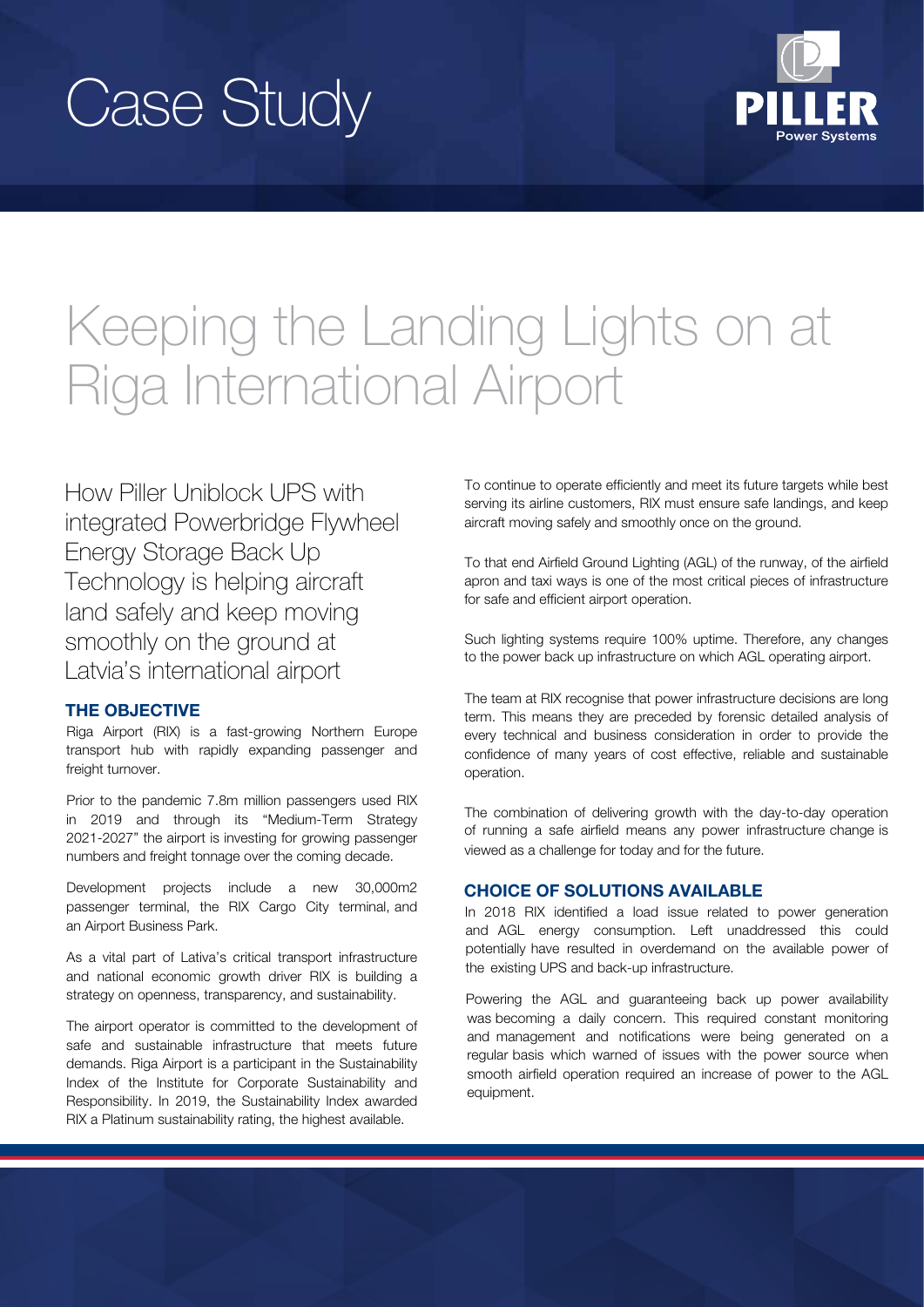#### WHY PILLER?

For RIX, any changes to critical power infrastructure supporting AGL systems while handling the normal day to day operational pressures of running a modern airfield meant finding a partner with the technology, experience and expertise to deliver.

From the beginning of the engagement Piller worked closely with local Lativan partner Energokomplekss, an independent power consultant and supplier known for its expertise and professionalism that has served the Latvian national market and nearby region since 2006.

It was agreed that Piller would arrange a reference site visit with the RIX team, Energokomplekss, and the contractor to Düsseldorf Airport to show Piller units under live operation, running an AGL application.

Piller and Energokomplekss provided an evaluation which included detailed technical presentations, analysis and a demonstration of an existing use case supporting a similar application.

Piller provided a lifecycle analysis of DRUPS which included long term data on maintenance, repair, and servicing. The calculations made it possible to prove to RIX management that in total lifecycle terms this would prove to be more cost effective in the long term when compared to a traditional UPS solution.

The tender was issued in Q2 2020 and in April 2021 Piller was contracted for the delivery of:

A combination of the technical analysis, customer feedback from the live reference site, and the obvious close collaboration between Piller and its partners meant the airfield's power team saw "it was clear this was the right technology and team and for our requirements."

The product build quality, ability to deliver on time, engineering expertise, time taken to gain a deep understanding of the specific challenges of the project and the circumstances of the deployment and commissioning, along with provable examples of how the solution behaves in the field saw RIX opt for Piller.

"To get management approval for the team's preferred approach meant explaining all the details about why these combined solutions are more reliable and cost effective compared to a standard solution using separate units, " says Pelite.

"The system was implemented, commissioned and tested with no interruptions to any flights."

#### THE SOLUTION

• 1x UBTD+ 1000 kW Diesel UPS unit and 1x UBTD + 560 kW Diesel UPS unit plus accessories (Exhaust silencer, front mounted radiator, starter batteries, day tank, Diesel control batteries)





A detailed study of the issues behind the technical difficulties presented clear evidence that a capacity upgrade built around a long-term solution was needed.

The decision to conduct an infrastructure refresh was taken. It was soon realised that such a project also presented a rare opportunity to remodel the power back up system.

An end-to-end technical evaluation provided insight into the harsh operating conditions of the AGL and the demands on the UPS. Standalone traditional separation of UPS and power source was considered. It was soon clear that such a solution would not provide the required long-term levels of availability, reliability, and power security. Research and technical consultation, which involved RIX AGL system provider ADB Safegate, directed the team's thinking towards an integrated DRUPS solution with flywheel energy storage as technically suitable for the application.

Ģirts Pelīte, Head of the Electrotechnical Team at RIX says: "Assessment was one of the most difficult stages. As a state-owned company every detail has to be identified and every outcome and requirement understood prior to the commencement of any tendering process."

A major challenge was educating the senior management of the airfield on the technical advantages that a combined rotary UPS system would provide. This involved providing detailed engineering and technical information on operation and reliability to a non-technical audience and a detailed and precise cost analysis.